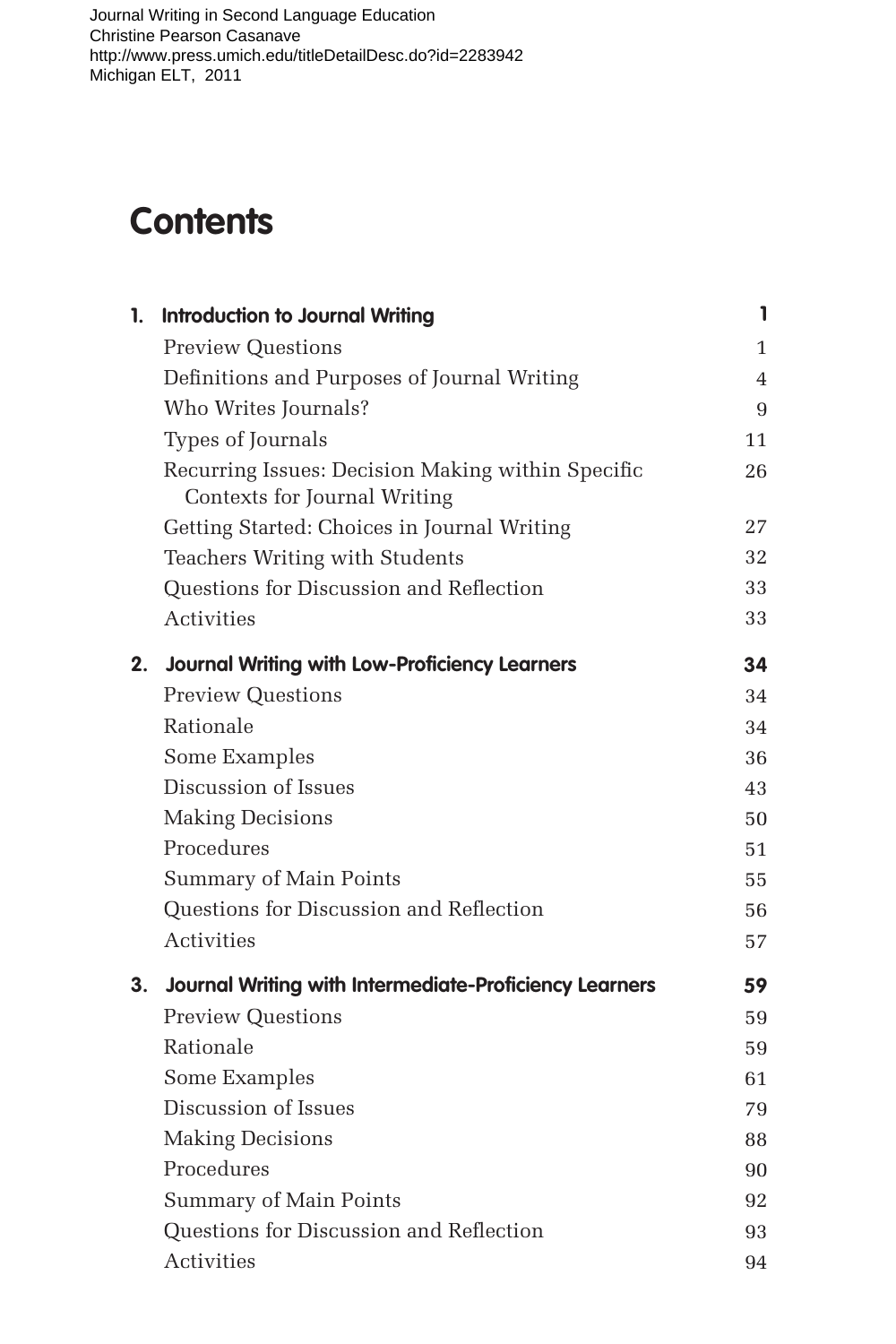|    | 4. Journal Writing with Advanced-Proficiency Learners | 95  |
|----|-------------------------------------------------------|-----|
|    | <b>Preview Questions</b>                              | 95  |
|    | Rationale                                             | 95  |
|    | Some Examples                                         | 98  |
|    | Discussion of Issues                                  | 116 |
|    | <b>Making Decisions</b>                               | 123 |
|    | Procedures                                            | 124 |
|    | Summary of Main Points                                | 126 |
|    | Questions for Discussion and Reflection               | 127 |
|    | <b>Activities</b>                                     | 128 |
| 5. | Journal Writing in Language Teacher Development       | 130 |
|    | <b>Preview Questions</b>                              | 130 |
|    | Rationale                                             | 130 |
|    | Some Examples                                         | 134 |
|    | Discussion of Issues                                  | 154 |
|    | Decisions and Procedures                              | 162 |
|    | Summary of Main Points                                | 164 |
|    | Questions for Discussion and Reflection               | 165 |
|    | <b>Activities</b>                                     | 167 |
| 6. | <b>Journal Writing for Research Purposes</b>          | 169 |
|    | <b>Preview Questions</b>                              | 169 |
|    | Rationale                                             | 169 |
|    | Some Examples                                         | 177 |
|    | Discussion of Issues                                  | 187 |
|    | Decisions and Procedures                              | 192 |
|    | Summary of Main Points                                | 195 |
|    | Questions for Discussion and Reflection               | 195 |
|    | Activities                                            | 196 |